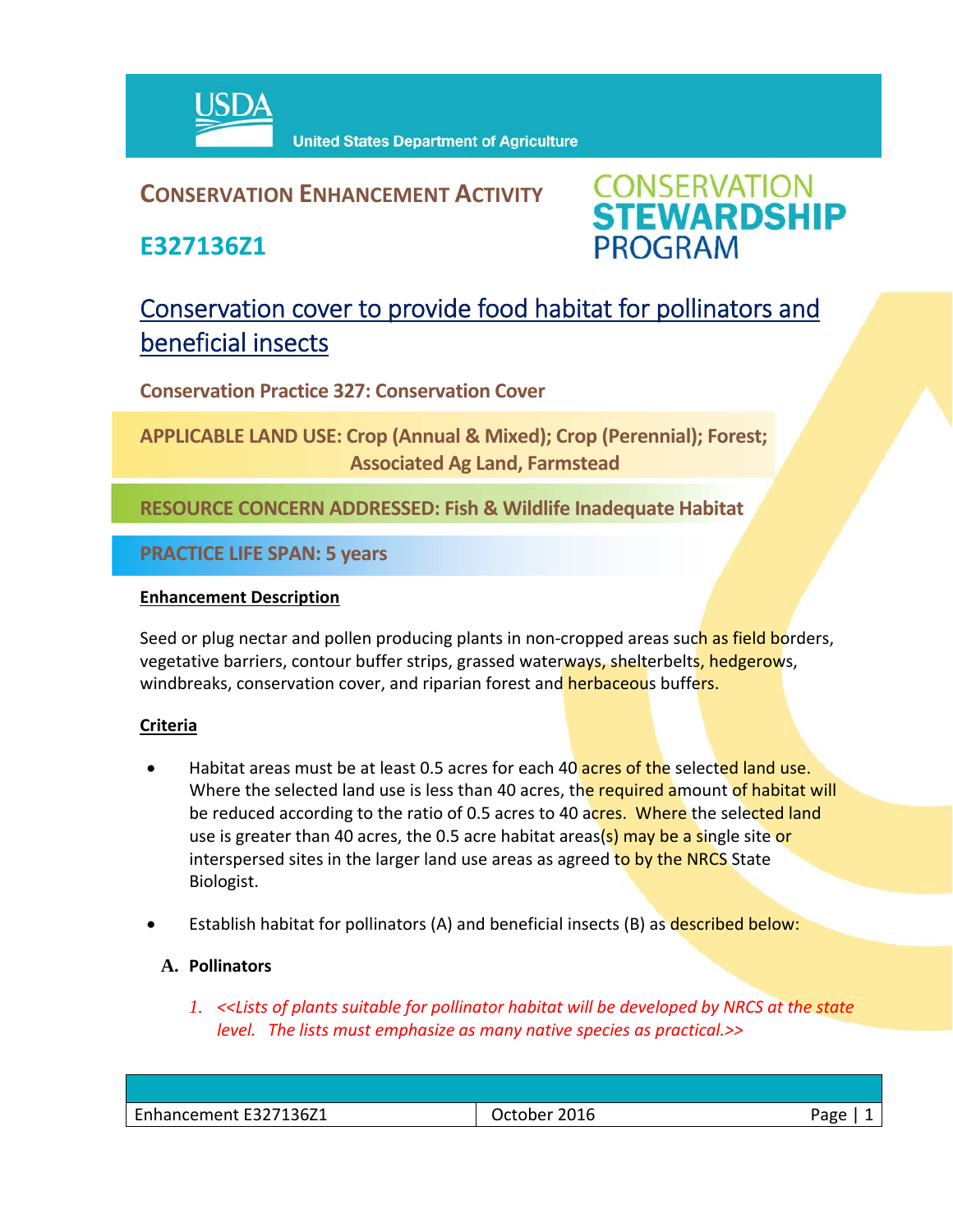

**United States Department of Agriculture** 

2. The habitat planting will include (as a minimum) three early, three mid, and three late flowering species from the NRCS state list including forbs, legumes, vines, shrubs, and/or trees. Plants that produce toxic nectar will not be planted.



3. Any other use of the pollinator habitat area must not compromise its intended purpose.

## **B. Beneficial insects**

- 1. Identify pest species and associated beneficial insects targeted for control.
- 2. Inventory existing conditions on the farm to determine habitat needs of selected beneficial insects, including:
	- (a) Permanent insectary sites,
	- (b) Augmentation of existing hedgerows, field borders or other odd areas adjacent to fields, and/or
	- (c) Trap crop areas.
- 3. Plant selection should be matched to attract **identified beneficial insects.**
- 4. Beneficial insect habitat may include either annual or perennial cover. If annual cover is used, the cover must be replanted each year during the life of the contract.
- *5. <<Lists of plants suitable for beneficial insect habitat will be developed by NRCS at the state level. The lists must emphasize as many native species as practical>>.*

#### **C. Planting criteria for both pollinators and beneficial insects**

- 1. Site selection should consider existing weed pressures and available methods of control, delay planting if high weed pressure requires aggressive treatment.
- 2. Site preparation and plant establishment shall be accomplished according to the appropriate NRCS conservation practice and specifications.
- 3. Successful establishment is when the planting is providing at least 80% soil cover,

| Enhancement E327136Z1 | 2016<br>Jctober | <b>PARA</b><br>o |
|-----------------------|-----------------|------------------|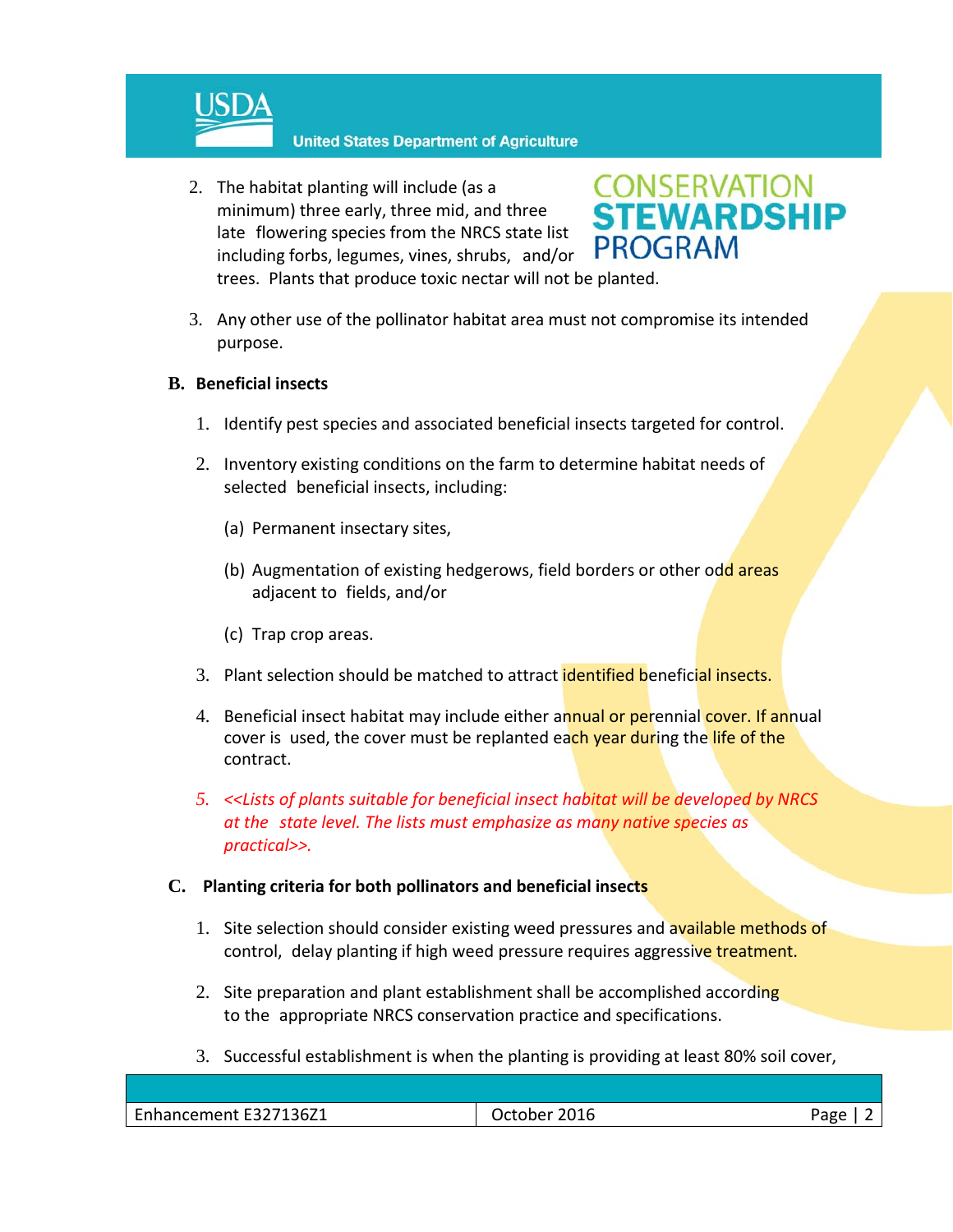

**United States Department of Agriculture** 

visually estimated, and that the resultant cover consists primarily of the early, mid, and late blooming species planted for pollinators and/or other beneficial insects.



- 4. Insecticides should not be used in the habitat planting area.
- 5. Herbicides are allowed during site preparation (prior to planting) when it is necessary to eliminate competing weeds from a planting area in order for nectar and pollen producing plants to establish.
- 6. After a pollinator enhancement has been planted, herbicides may be spot-sprayed to remove broad-leaf weeds, or grass-selective herbicides may be applied to larger areas to eliminate persistent weedy grasses. Similarly, the entire site may be mowed in the first year post-planting to reduce annual or biennial weeds that persist (site should be mowed just before dominant annual weeds flower).

#### **D. Operation and maintenance for both pollinators and beneficial insects**

- 1. Management and/or maintenance activities such as mowing, haying, burning, or grazing must be conducted outside of the growing season or bloom period. Maintenance should be done on less than 1/3 of the acreage during any given year, except during the first year post-planting.
- 2. Insecticides should not be used in the habitat planting area. Even non-synthetic botanical insecticides can harm beneficial insects. If adjacent crop areas are treated with insecticides use one or more of the following actions to limit insecticides in the pollinator habitat area:
	- (a) Create insecticide free buffers in the first 25 feet of crop area,
	- (b) Use application methods that minimize drift to the adjacent habitat,
	- (c) Apply active ingredients in the evening when most insect pollinators are not active.
- 3. The planted habitat areas must be regularly inspected for invasive and/or noxious plants or other plants that may compromise the purpose of this enhancement. Undesirable species should be controlled using the method least damaging method, for example, spot‐spraying with herbicide or physical removal.

| Enhancement E327136Z1 | 2016<br>October | Pape |
|-----------------------|-----------------|------|